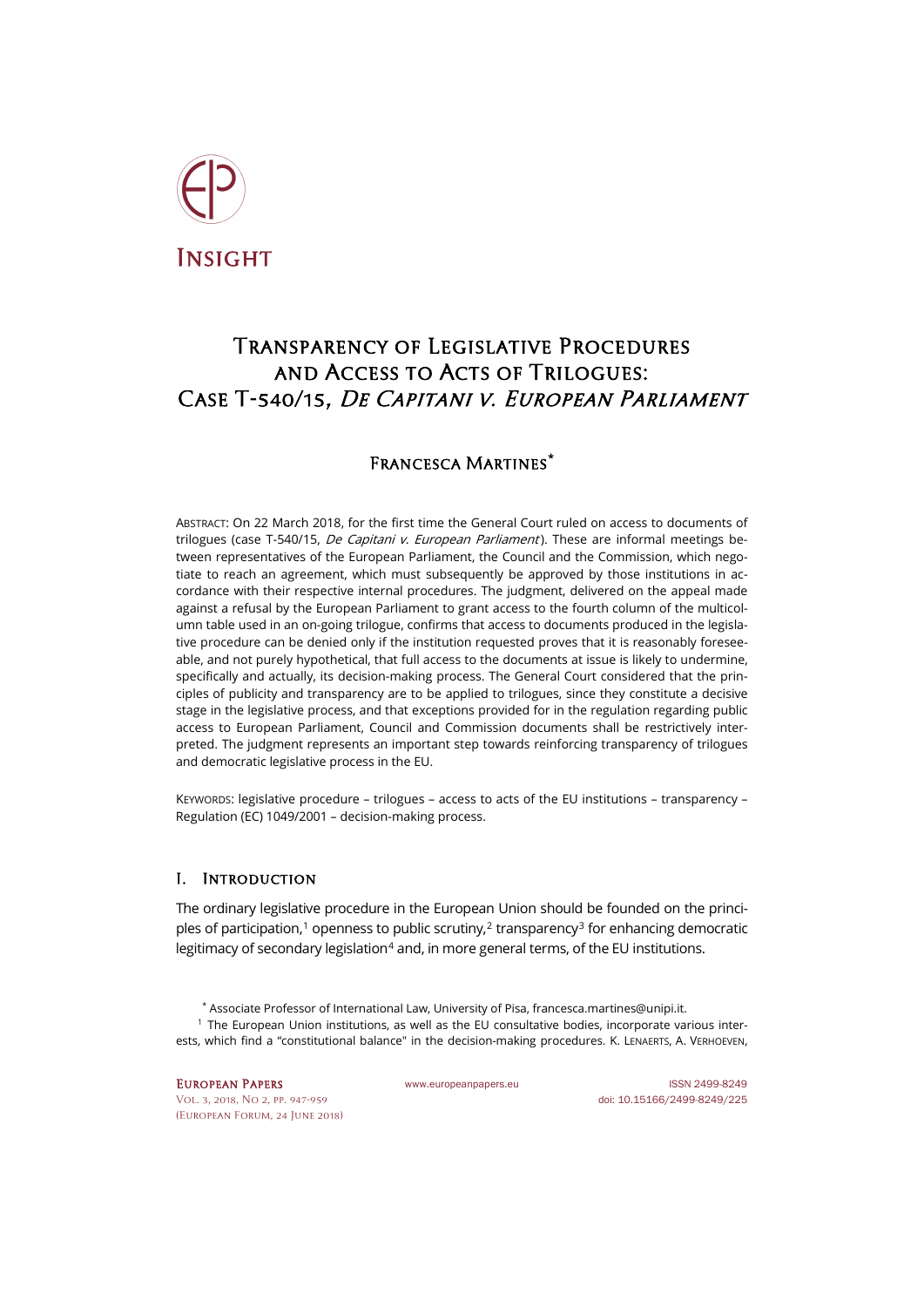Although both transparency and democratic process are notions that are difficult to grasp and define in their complexity, transparency, which requires, *inter-alia*, the access[5](#page-1-0) to documents produced, exchanged, transmitted by the institutions during the legislative procedure, is a prerequisite for democratic control. In fact, access to documents allows citizens to scrutinize all the information which have formed the basis of a legislative act<sup>[6](#page-1-1)</sup> and to gain knowledge about the issues that are debated, making it pos-sible to check decision makers<sup>[7](#page-1-2)</sup> and facilitating the stakeholders' informed and active contribution<sup>[8](#page-1-3)</sup> through the various forms provided for in the EU legislative process. It allows public opinion to follow the ways in which decisions are made, the reasons behind them, what positions the institutions (and their members) take and their motivations.

The EU legislative agenda requires an efficient<sup>[9](#page-1-4)</sup> decision-making process, which combines promptness, acceptance (which is founded on the perception that the outcome of the process is legitimate) and good performance. In the Agreement on Better Law Making, efficiency is mentioned as one of the principles guiding legislative proce-dure together with sincere cooperation, transparency and accountability.<sup>[10](#page-1-5)</sup>

Institutional Balance as a Guarantee for Democracy in EU Governance, in C. JOERGES, R. DEHOUSSE (eds), Good Governance In Europe's Integrated Market, Oxford: Oxford University Press, 2002, p. 47 et seq.

 $2$  Art. 15, para. 2, TFEU. A. ALEMANNO, Unpacking the Principle of Openness in EU Law Transparency, Participation and Democracy, in HEC Paris Research Paper Law, no. 1003, 2013[, papers.ssrn.com.](https://papers.ssrn.com/sol3/papers.cfm?abstract_id=2303644)

<sup>3</sup> On transparency see Arts 11 and 15 TEU. As regards transparency in the legislative procedure, see the Interinstitutional Agreement Between the European Parliament, the Council of the European Union and the Commission of 13 April 2016 on Better Law-Making, para. 2.

<sup>4</sup> Court of Justice, judgment of 1 July 2008, joined cases C-39/05 P and C-52/05 P, Sweden and Turco v. Council, para. 59 [GC].

<span id="page-1-0"></span><sup>5</sup> The principle of access to documents of the institutions is provided for in Art. 42, of the Charter of Fundamental Rights of the European Union, in Art. 15, para. 3, TEU, and in the Regulation (EC) 1049/2001 of the European Parliament and of the Council of 30 May 2001 regarding public access to European Parliament, Council and Commission documents.

<span id="page-1-1"></span><sup>6</sup> Court of Justice, judgment of 15 September 2015, case C-280/11 P, Council v. Access Info Europe, para. 33. The Council appealed the General Court judgment of 22 March 2011, case T-233/09, Access Info Europe v. Council.

<sup>7</sup> However, the EU lacks accountability mechanisms where voters can punish or approve of policy makers.

<span id="page-1-3"></span><span id="page-1-2"></span><sup>8</sup> Interest groups and stakeholders' participation in the decision making process takes place, for example, through public consultations at the stage of the impact assessment made by the Commission when it elaborates its legislative proposal. On the issue of access to impact assessment documents see the case pending before the Court of Justice, C-57/16 P, Client Earth v. Commission, on a refusal of the Commission to grant access to two impact assessments. In the previous case the General Court found that the Commission could rely on a general presumption to refuse access to impact assessment documents. See General Court, judgment of 13 November 2015, joined cases T-424/14 and T-425/14, Client Earth v. Commission.

<span id="page-1-5"></span><span id="page-1-4"></span><sup>9</sup> A reference to efficiency can be found in the Preamble of the TEU, subparagraph 7, and in Art. 17, para. 6, let. b), TEU. This principle has inspired majority voting in the Council, which improves decision making in terms of efficiency.

<sup>10</sup> Interinstitutional Agreement on Better Law-Making, cit., para. 32.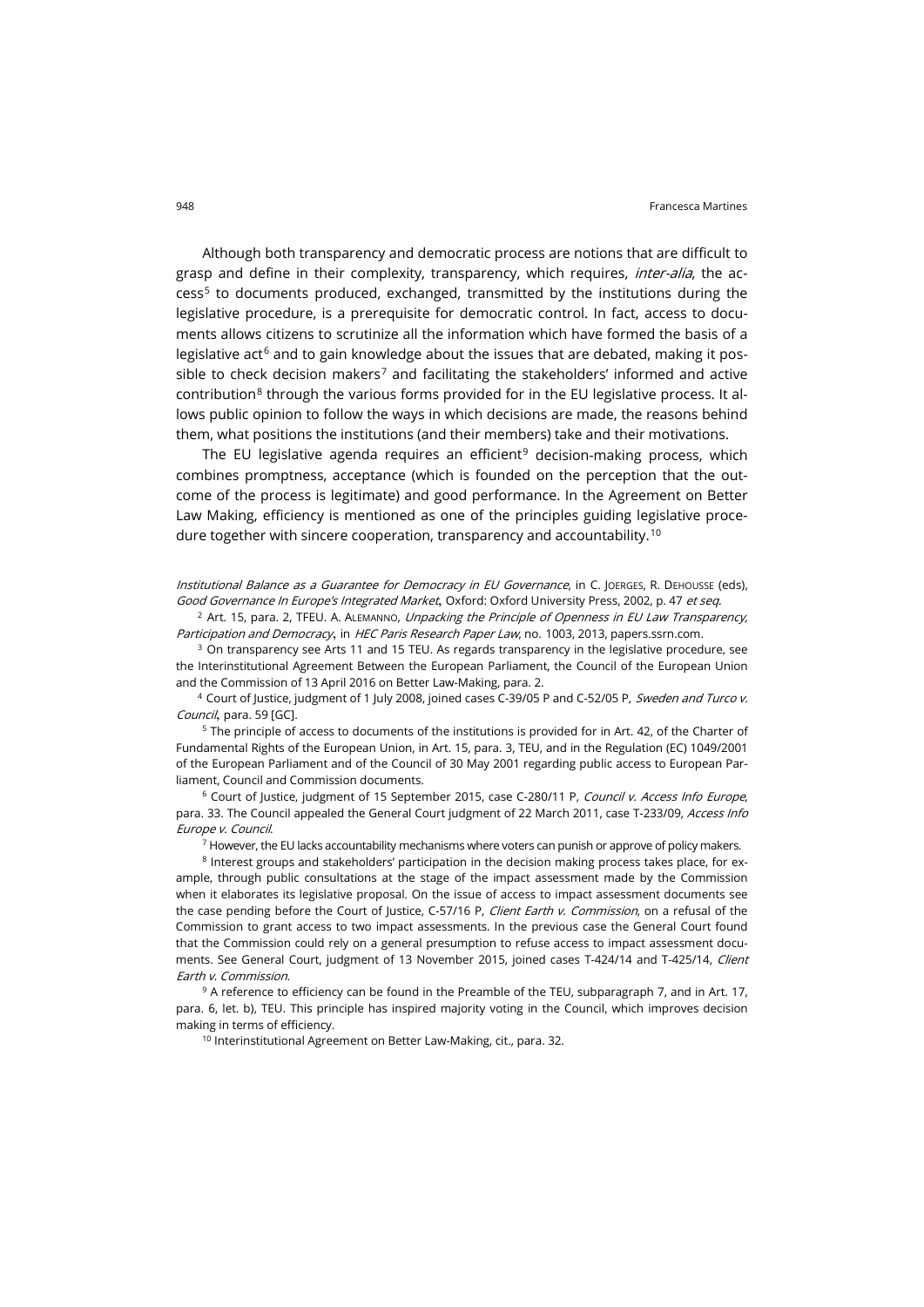The three institutions involved in the ordinary legislative procedure have developed a practice of informal meetings of their representatives, called trilogues.[11](#page-2-0) The informality of the meetings and the participation of a restricted number of people who exchange information on the political positions and preferences of the institutions they represent, accelerate the negotiating process, avoiding the shuttling back and forth between the Council and the European Parliament, often making it possible to end the legislative procedure at the first or second reading.<sup>[12](#page-2-1)</sup> The agreement, which is often the outcome of a package- $deal<sup>13</sup>$  $deal<sup>13</sup>$  $deal<sup>13</sup>$  method of negotiation that is reached in trilogue, becomes the text of the act that is adopted by the two legislative chambers of the EU, which, as a general rule, rubber stamp it without further discussions.<sup>[14](#page-2-3)</sup> Trilogues,<sup>[15](#page-2-4)</sup> which undoubtedly increase the efficiency (at least in terms of speed) of the EU legislative process, are problematic from different standpoints, but, in particular, they are characterised by a lack of transparency concerning, in particular, the access to acts produced by the institutions and used in the meetings. Informality also means that, in some cases, no acts are produced at all.

As previously mentioned, since transparency in the legislative process is a prerequisite for democratic legislation and since trilogues determine the content of the final act, the opaqueness of trilogues and the non-accessibility of the documents used in these meetings may seriously affect the democratic process and the accountability of the EU legislature. The most important document of trilogues is the multicolumn table. The first, second and third columns reproduce, respectively, the Commission's proposal, and the Council and EP's initial position. The fourth column, which is completed as the negotiations advance, contains the compromise texts and the preliminary positions of the Presidency of Council.<sup>[16](#page-2-5)</sup> Access to this part of the multicolumn table would make it possible for public opinion to follow the progress of the legislators' discussions.

It is against this background that one can appreciate the relevance of the judgment delivered by the General Court in *De Capitani v. European Parliament*, which dealt with

<sup>11</sup> General Court, judgment of 22 March 2018, case T-540/15, *De Capitani v. European Parliament*, para 68.

<span id="page-2-1"></span><span id="page-2-0"></span><sup>12</sup> De Capitani v. European Parliament, cit., para. 71. This practice "has contributed significantly to increasing the possibilities for agreement at the various stages in the legislative process".

<span id="page-2-2"></span><sup>13</sup> R. KARDASHEVA, *Legislative Package Deals in EU Decision-Making: 1999 - 2007*, Ph.D. thesis, London School of Economics, available a[t www.jstor.org.](https://www.jstor.org/stable/23496661)

<span id="page-2-3"></span><sup>14</sup> The compromise text reached in trilogues is very seldom modified. See Decision of the European Ombudsman of 12 July 2016, setting out proposals following her strategic inquiry OI/8/2015/JAS concerning the transparency of trilogues, para. 19.

<span id="page-2-4"></span><sup>15</sup> See L. OBHOLZER, C. REH, How to Negotiate under Co-decision in the EU Reforming Trilogues and FirstReading Agreements, in CEPS Policy Brief, 8 May 2012, [www.ceps.eu;](https://www.ceps.eu/publications/how-negotiate-under-co-decision-eu-reforming-trilogues-and-first-reading-agreements) G. Rugge, Il ruolo dei triloghi nel processo legislativo dell'UE, in Il Diritto dell'Unione Europea, 2015, p. 809 et seq.; V. SALMASO, I triloghi nel proces-so decisionale europeo, in Forum Costituzionale, 20 December 2016[, www.forumcostituzionale.it.](http://www.forumcostituzionale.it/wordpress/wp-content/uploads/2016/06/salmaso.pdf) See also European Economic and Social Committee, Investigation of Informal Trilogue Negotiations Since the Lisbon Treaty – Added Value, Lack of Transparency and Possible Democratic Deficit, 2017[, www.eesc.europa.eu.](https://www.eesc.europa.eu/en/our-work/publications-other-work/publications/investigation-informal-trilogue-negotiations-lisbon-treaty-added-value-lack-transparency-and-possible-democratic-deficit)

<span id="page-2-5"></span><sup>16</sup> See European Parliament, Rules of procedure, Annex XXI, Code of conduct for negotiating in the context of the ordinary legislative procedure, available a[t www.europarl.europa.eu.](http://www.europarl.europa.eu/sides/getDoc.do?pubRef=-//EP//NONSGML+RULES-EP+20170116+0+DOC+PDF+V0//EN&language=EN)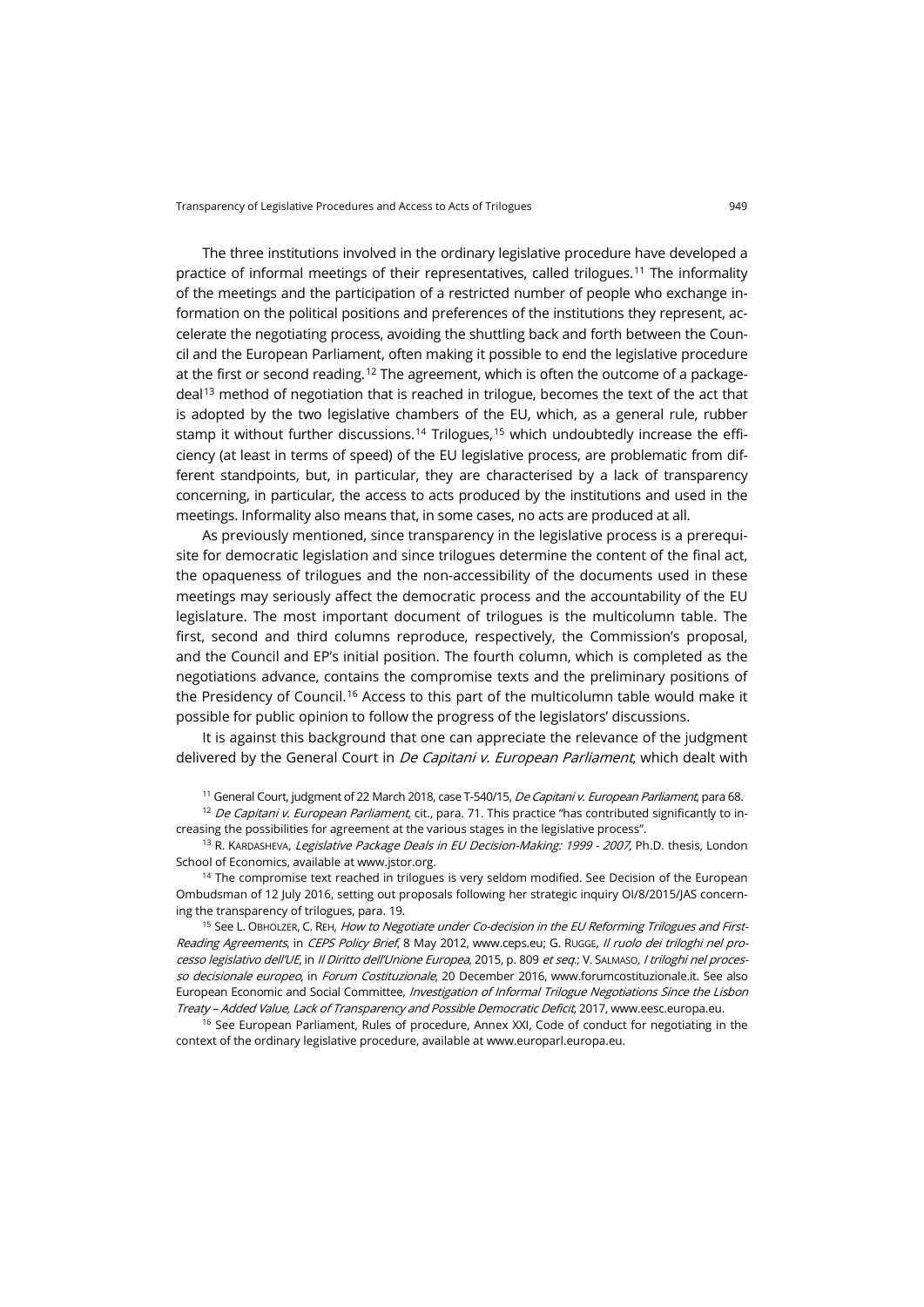the refusal to grant access to documents used in trilogues and covered by the exception laid down in Art. 4, para. 3, first subparagraph of Regulation 1049/2001, which is related to the protection of the legislative<sup>[17](#page-3-0)</sup> decision-making process that is still ongoing.

#### II. The judgment

#### ii.1. Factual background

Emilio De Capitani,<sup>[18](#page-3-1)</sup> former head of the LIBE Committee Secretariat, lodged an application for the annulment of the Decision of the European Parliament refusing to grant the applicant<sup>[19](#page-3-2)</sup> full access to some of the documents drawn up by, or made available to, the Parliament and more precisely the multi-column tables submitted to some ongoing trilogues.<sup>[20](#page-3-3)</sup> The EP's refusal to grant access to the fourth column of the multicolumn tables for ongoing trilogues was based on the exceptions laid down in Art. 4, para. 3, of Regulation 1049/2991, regarding public access to European Parliament, Council and Commission documents. Recital 6 of Regulation 1049/2001 establishes the principle of "wider access to documents in cases where the institutions are acting in their legislative capacity". It provides for exceptions to the principle of access in Art. 4, paras 1, 2 and 3.[21](#page-3-4) Trilogue documents fall within the scope of application of Regulation 1049/2001, which adopts a broad notion of document, pursuant to Art. 2, para. 3.<sup>[22](#page-3-5)</sup>

<span id="page-3-0"></span><sup>17</sup> As opposed to administrative decision-making process. The above cited judgment *Council v. Access* Info Europe is an important precedent in CJEU case law concerning access to documents in the course of a legislative procedure. In the case the Court of Justice analysed the decision made by the Council which granted access to the document requested by the Association Access Info Europe from which the reference to the identity of delegations of the Council which had put forward proposals for amendments to Regulation 1049/2001 on access to documents had been removed. Previously, the General Court, in Access Info Europe, cit., had considered that the need to protect the delegations' room for manœuvre during preliminary discussions on the Commission's legislative proposal was not a sufficient basis for application of the exception under the first subparagraph of Art. 4, para. 3, of Regulation 1049/2001.

<span id="page-3-1"></span><sup>18</sup> E. DE CAPITANI, (EU's) Law are like Sausages. You Should Never Watch them Being Made, in Europe-an Area of Freedom Security & Justice, 15 July 2015[, free-group.eu.](https://free-group.eu/2015/07/12/eus-laws-are-like-sausages-you-should-never-watch-them-being-made/)

<span id="page-3-2"></span> $19$  The European Parliament rejected the first application made by Emilio De Capitani, submitted on the 15 April 2015, concerning access to a very large number of documents from trilogues, on the ground that the request would put an excessive administrative burden on the institution (a compromise made between the principle of good administration and of transparency). European Parliament, Decision A(2015) 4931 of 8 July 2015.

<span id="page-3-5"></span><span id="page-3-3"></span> $20$  These trilogues concerned the proposal for a Regulation on the European Union Agency for Law Enforcement Cooperation and Training (Cepol).

<span id="page-3-4"></span> $21$  Art. 4, para. 1, provides for mandatory exceptions without balancing exercise required. D ADAMSKI, How Wide Is 'The Widest Possible'? Judicial Interpretation of the Exceptions to the Right of Access to Official Documents Revisited, in Common Market Law Review, 2009, p. 521 et seq. Art. 4, para. 2, provides for a number of exceptions to disclosure, which have to be balanced with overriding public interests. Transparency can be invoked as overriding public interest. See Sweden and Turco v. Council, cit. para. 74. The European Parliament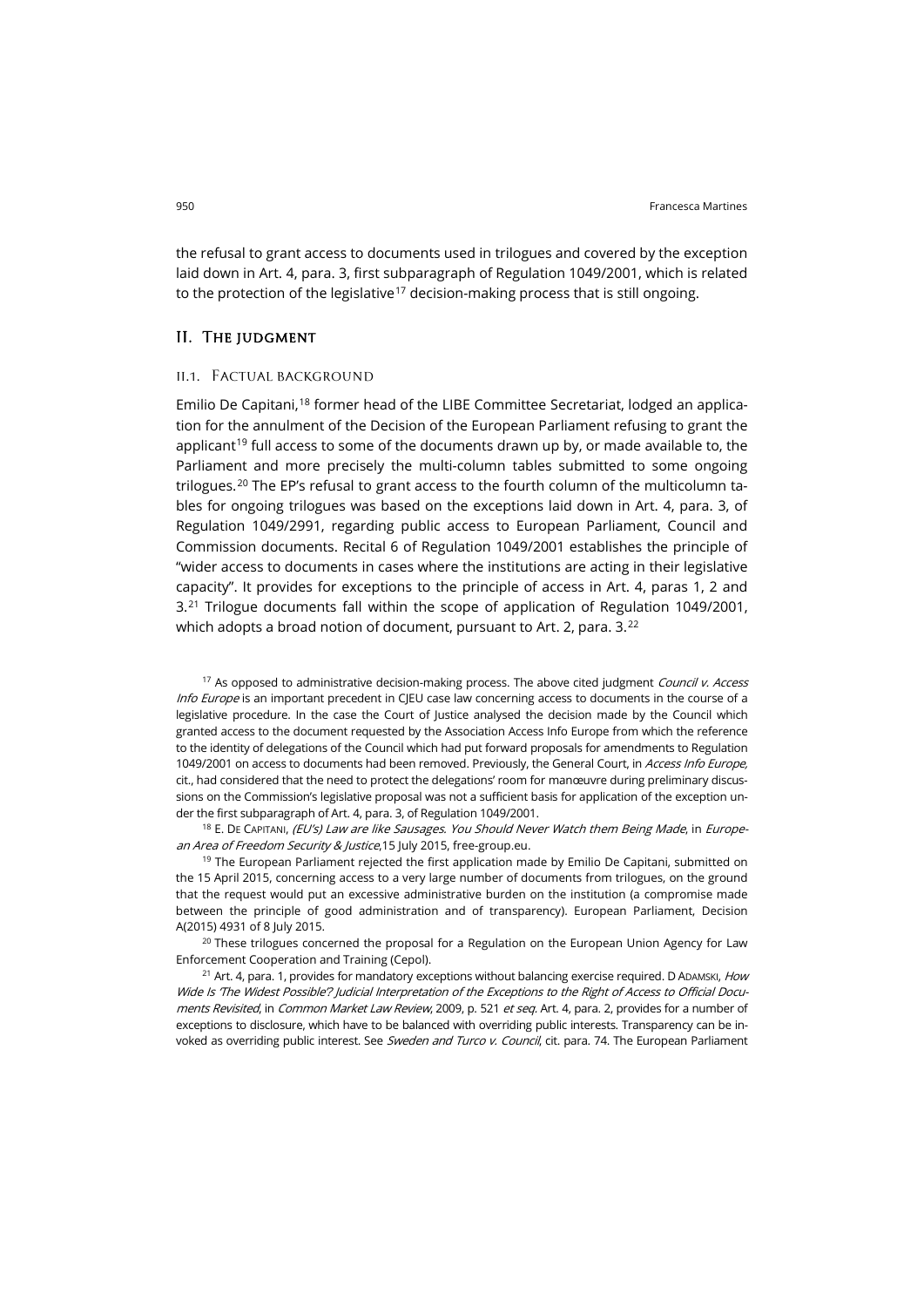The European Parliament argued that disclosure of the documents requested would have actually, specifically and seriously undermined the decision-making process of the institution as well as the inter-institutional decision-making process and, therefore, access should have been refused until the co-legislators approved the agreedupon text. Furthermore, in their interventions, the Council and Commission proposed that the General Court finds a general presumption of non-disclosure of the fourth column of trilogue tables while the trilogue procedure is ongoing.

De Capitani challenged the refusal made by the European Parliament, relying on two pleas. The first was the misapplication of Art. 4, para. 3, first subparagraph, since the institution had failed to satisfy the requisite legal standard, that is how disclosing the documents requested could specifically and actually undermine the decisionmaking process, and, second plea, it had wrongly excluded the existence of an overriding public interest in their disclosure.

#### ii.2. The findings of the General Court

The General Court was clearly aware of the relevance of the issue and it has in fact considered the claim admissible although the documents required had been published on the European Parliament's register at the end of the legislative procedure and they were consequently made available to the public. According to a settled case law, the applicant retains an interest in seeking the annulment of the act of a EU institution to prevent its alleged unlawfulness from recurring in the future.[23](#page-4-0) This is exactly the case, since the main grounds for refusal were of general application and could be relied on by the European Parliament in the case of future requests concerning documents (fourth column) of ongoing trilogues.

The judgment of the General Court is structured as follows: two preliminary observations are made, the first recalling the CJEU case law as applied to Regulation 1049/2001, $^{24}$ the second is on the principle characteristics of trilogues.<sup>[25](#page-4-2)</sup> The General Court then considers whether there is a general presumption of confidentiality for the fourth column of the trilogue documents, $26$  and whether the European Parliament has complied with its obligation to provide explanations, in accordance with the case law, as to how full access

proposed the repealing of Art. 4, para. 3, of Regulation 1049/2001 in its resolution P6\_TA(2009)0114 of 11 march 2009 on public access to European Parliament, Council and Commission documents (recast).

<span id="page-4-3"></span><span id="page-4-2"></span><span id="page-4-1"></span><span id="page-4-0"></span> $22$  Regulation 1049/2001 applies to all documents held by an institution, that is to say, documents drawn up or received by it and in its possession, in all areas of activity of the European Union.

<sup>23</sup> De Capitani v. European Parliament, cit., para. 30.

<sup>24</sup> Ibidem, paras 57-67.

<sup>25</sup> Ibidem, paras 68-75.

<sup>26</sup> Ibidem, paras 76-84.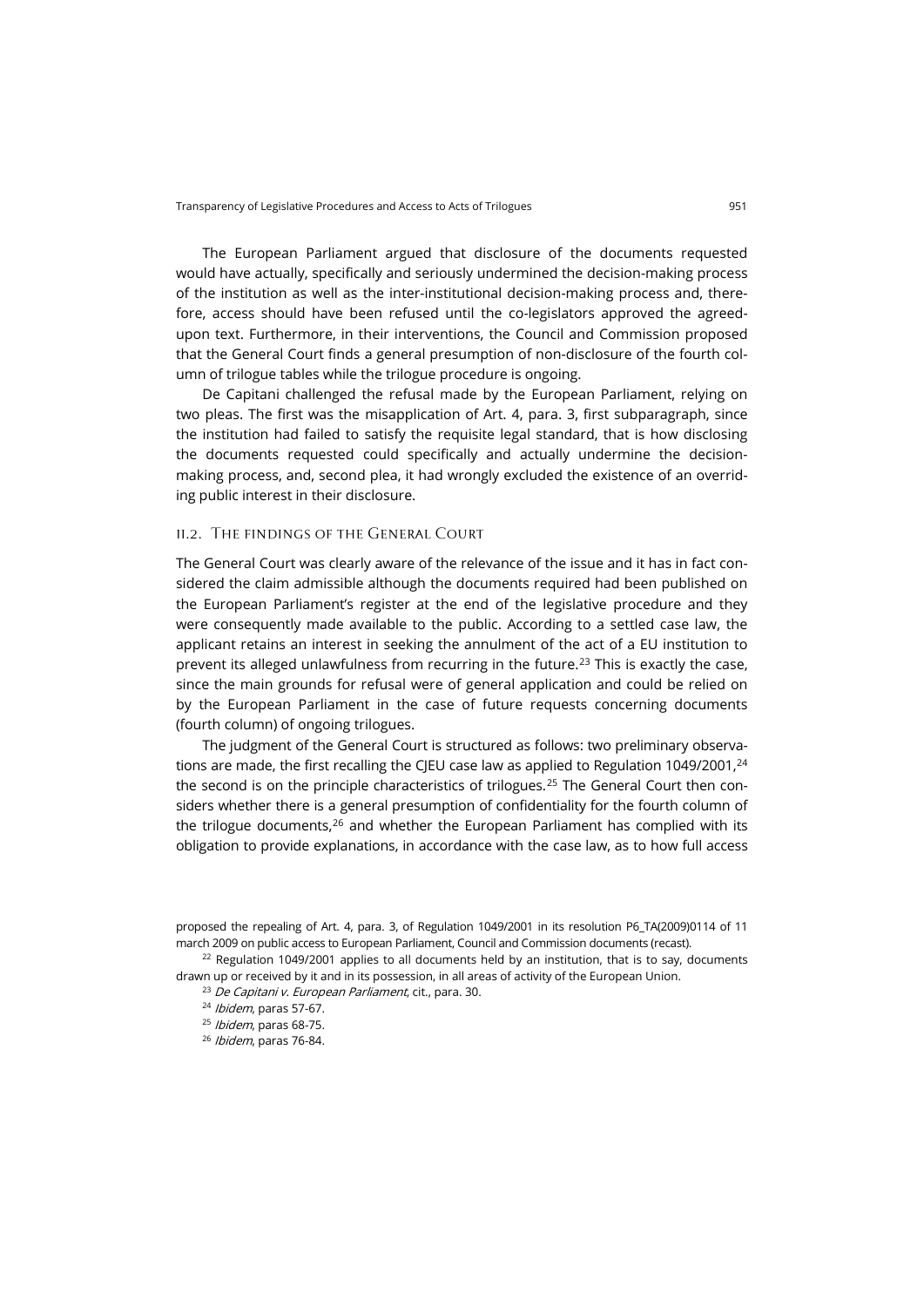to the documents under consideration could specifically and actually undermine the interest protected by the exception laid down in the first subparagraph of Art. 4, para.  $3.27$  $3.27$ 

General presumptions of non-accessibility, established by the Court of Justice case law as regards documents covered by the exception laid down in Art. 4, para. 2, third sub-paragraph, have been invoked in several cases before the CJEU.<sup>[28](#page-5-1)</sup> This means that access to an act covered by a general presumption can be refused without the institution having to concretely examine each document. In *De Capitani v. European Parliament* the General Court dismissed the Commission and the Council's argumentation whereby the effective-ness<sup>[29](#page-5-2)</sup> and the integrity of the legislative process, as set out in Art. 13, para. 1, TEU and Art. 294 TFEU, entitle the institutions to rely on the general presumption of non-disclosure of the fourth column of tables from ongoing trilogues. The General Court, after having recalled the relationship between the legislative procedure and transparency, underlines that the widest possible access can be limited only on the ground of the strict limitation laid down in Art. 4, para. 3, first paragraph of Regulation 1049/2001. The General Court has found there to be a general presumption of non-disclosure only in relation to a set of documents which belonged to a file relating to ongoing administrative or judicial proceedings but never in respect of the legislative process.[30](#page-5-3)

Having rejected the general presumption of non-disclosure, the General Court considers the existence of a serious prejudice to the decision-making process, as provided for in Art. 4, para. 3, of Regulation 1049/2001.

According to the European Parliament, the decision-making process would be "actually, specifically and seriously" affected for several reasons, but it shall be noted that these are of general application. If accepted by the General Court, this argument would actually amount to a general presumption of non-disclosure. To justify its refusal to grant access to the documents requested, the European Parliament relied on some general considerations: the provisional nature of the information contained in the fourth column, the risk of undermining mutual trust and cooperation with the Council,

 $27$  Ibidem, paras 85-113.

<span id="page-5-1"></span><span id="page-5-0"></span><sup>28</sup> See Sweden and Turco v. Council [GC], cit., in particular the legal opinion of the Commission legal service. See also Court of Justice: judgment of 21 September 2010, joined cases C-514/07 P, C-528/07 P and C-532/07, P Sweden/API and Commission, para. 73; judgment of 29 June 2010, case C-139/07, Technische Glaswerke Ilmenau, in respect of documents regarding an ongoing state aid investigation; judgment of 11 May 2017, case C-562/14, Sweden v. Commission, concerning EU pilot procedure; General Court: judgment of 15 September 2016, case T-710/14, Herbert Smith Freehills v. Council, concerning legal opinions; judgment of 13 November 2015, joined cases T-424/14 and 425/14, Client Earth v. European Commission, concerning access to the European Commission's impact assessment. The appeal is still pending at the time of writing this *Insight*, but see the Opinion of AG Bot delivered on 28 November 2017, case C-57/16 P, Client Earth v. European Commission.

<span id="page-5-3"></span><span id="page-5-2"></span> $29$  The need to preserve the effectiveness of its decision-making process (Art. 207(3) TEC) has been delayed by the Lisbon Treaty.

<sup>30</sup> De Capitani v. European Parliament, cit., para. 82.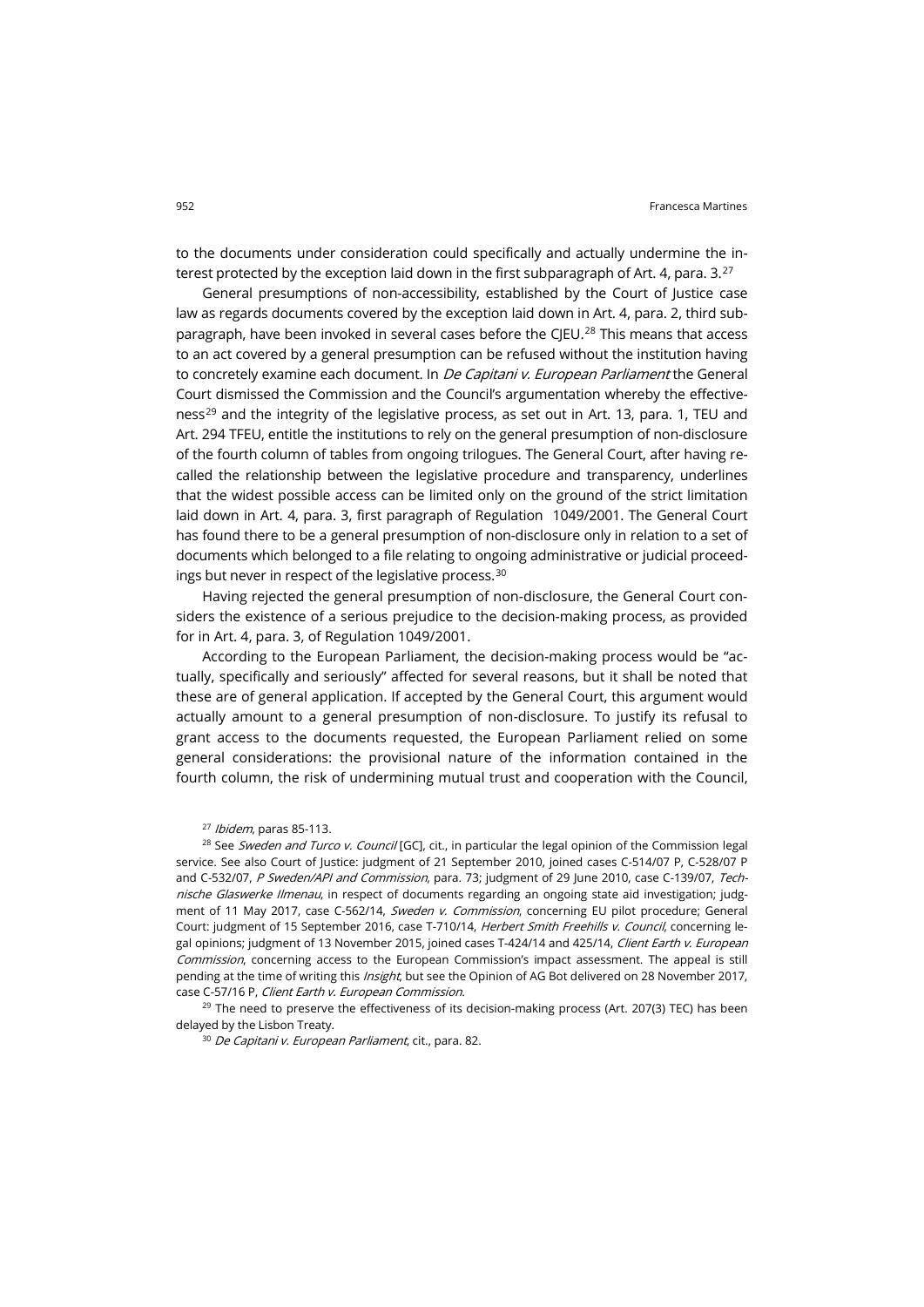the public pressure on the people involved in negotiations making it more difficult to reach an agreement on the basis of the package deal approach, the reduction of the space to think and the temporary character of the refusal to grant access.

As for the argument that disclosure by the European Parliament of the fourth column would negatively affect cooperation between the institutions, it should be considered that the relationship between the Council and the Parliament is based on loyal cooperation which, as the General Court itself recalls, is one of the structural principles of the EU legal order and, with specific reference to the legislative process, contributes to the effectiveness of the procedure. In other words, the smoothness of the process lies heavily in the mutual trust and collaboration between the legislators. The tripartite meetings, as mentioned above, constitute a method that strengthens such cooperation, by allowing contact between the legislative institutions (and the Commission) from the early stages of the process. It should be considered that the position agreed on by the Council and the European Parliament is the result of negotiations that took place between the institutions, but also within the Council – where the Presidency works to reach a compromise text among member States – and within the European Parliament – where trade-off is sought among the political groups. If the European Parliament gives access to the fourth column, it would unilaterally<sup>[31](#page-6-0)</sup> make public a text that is the result of a provisional compromise reached within the Council and that is liable to be modified as a result of further negotiations. In short, disclosure by the Parliament of the fourth column would mean making open to public a specific moment of the process, which is founded on a method of negotiation and cooperation and on mutual trust between the institutions whose positions are continually evolving and that often take the form of a package deal. The Presidency of the Council, the argument goes, would thus be more cautious about sharing information and about cooperating with the European Parliament Rapporteur, would the European Parliament grant access to the fourth column of the multicolumn table.

However, the General Court is not convinced by this argument and points out that the institutions are required to collaborate, especially in the course of the legislative process, in which cooperation is a condition for effectively conducting the legislative procedure, and that any deterioration in the confidence incumbent on the institutions would constitute a failure to fulfil that duty. $32$  Moreover, the General Court finds that the European Parliament has not satisfied the standard of proof required, since it has not produced any "tangible evidence" that access to the fourth column would have un-dermined the loyal cooperation.<sup>[33](#page-6-2)</sup> Therefore, according to the General Court the risk remained hypothetical.

<span id="page-6-2"></span><span id="page-6-1"></span><span id="page-6-0"></span><sup>&</sup>lt;sup>31</sup> In this case, the European Parliament has consulted the Council and the Commission before taking the decision that refused access to the documents requested.

<sup>32</sup> De Capitani v. European Parliament, cit., para. 103.

<sup>33</sup> Ibidem, para. 65.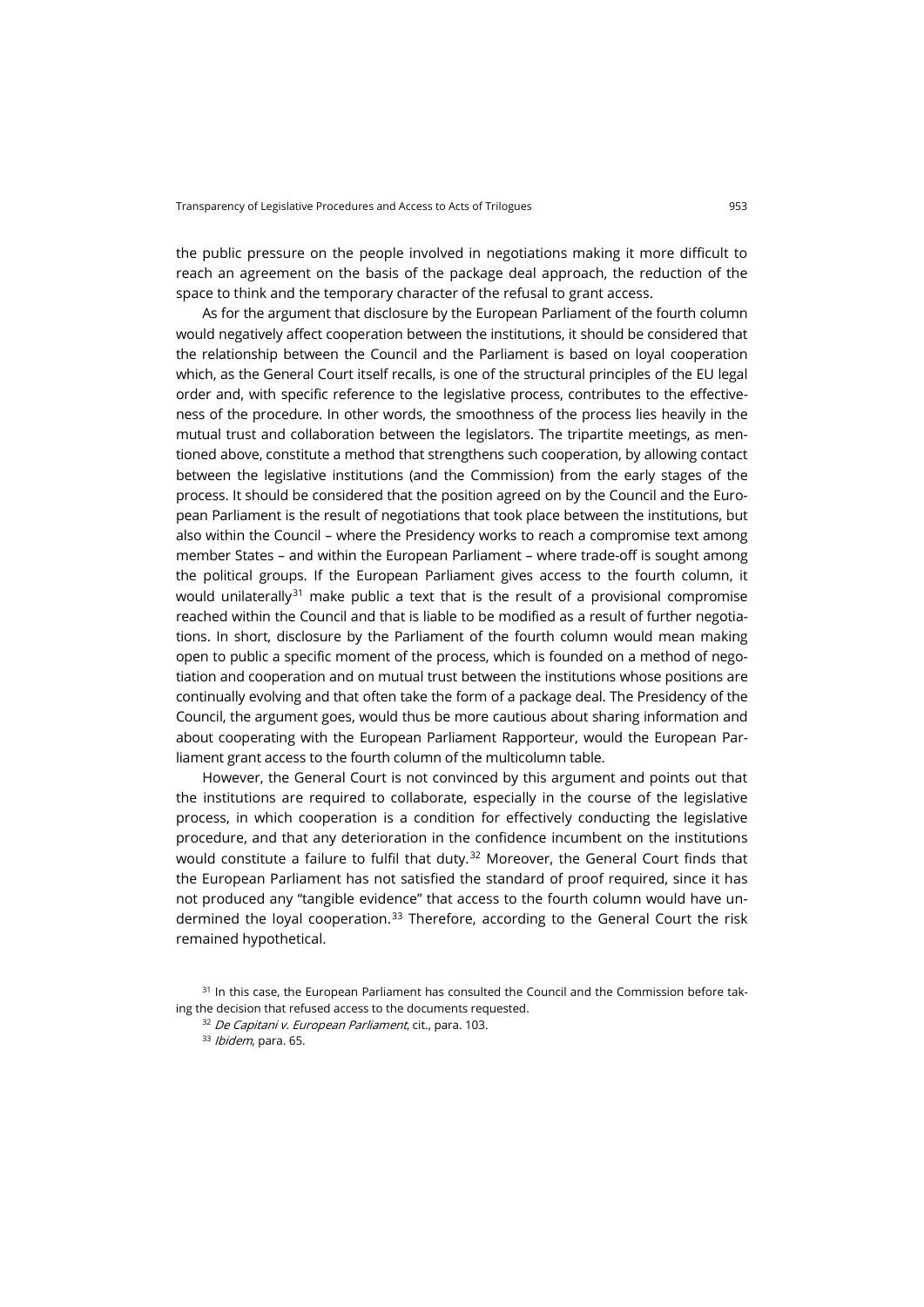Another reason to decline full access to documents put forward by the European Parliament was that disclosure could result in public pressure from national authorities and interest groups on the European Parliament's negotiating team. The General Court, after recalling that "in a system based on the principle of democratic legitimacy, colegislators must be held accountable for their actions to the public" and that citizens "must be in a position to follow in detail the decision-making process within the institutions"[34](#page-7-0) concludes that, the risk of external pressure, which can constitute a legitimate ground for restricting access to documents, must be established with certainty. However, the European Parliament has not adduced any evidence of such an external pres-sure in the event of disclosure.<sup>[35](#page-7-1)</sup>

As for the provisional nature of the information, the Court considers first – on the basis of a literal interpretation of Art. 4, para. 3, first subparagraph of Regulation 1049/2001, which does not make any distinction on account of according to the state of progress of the discussions – that the exception laid down in this provision applies irrespective of the formal or informal context or in an early, late or final stage of the decision-making pro-cess.<sup>[36](#page-7-2)</sup> Second, as the Court stated in *Access Info Europe v. Council*,<sup>[37](#page-7-3)</sup> proposals are by their nature to be discussed and to be modified following discussions. An applicant "will be perfectly able to grasp that, in line with the principle that 'nothing is agreed until everything is agreed', the information contained in the fourth column is liable to be amended throughout the course of the trilogue discussions until an agreement on the entire text is reached".<sup>[38](#page-7-4)</sup> Quite surprisingly, the European Parliament has also mentioned the space to think<sup>[39](#page-7-5)</sup> argument in order to justify refusal to access. According to the explanatory memorandum accompanying the proposal for Regulation 1049/2001, space to think refers to the possibility to limit transparency as regards documents expressing "individual opinions or reflecting free and frank discussions or the provision of advice as part of internal consultations and deliberations, as well as informal messages (e-mail messages or telephone conversations)".[40](#page-7-6) In a 1999 document the Commission affirmed that "access would not extend to working documents in the form of a contribution to internal proceeding" and access to certain documents should be refused "to avoid interference in the decisionmaking process and to prevent premature publication of a document from giving rise to 'misunderstandings' or jeopardising the interest of the institution". A similar position was

- 34 Ibidem, para. 98.
- 35 Ibidem, para. 99.
- <sup>36</sup> This observation was also made by the General Court in case *Access Info Europe v. Council*, cit., para. 76.
- 37 Access Info Europe v. Council, cit., para. 69.
- 38 De Capitani v. European Parliament, cit., para. 102.

<span id="page-7-5"></span><span id="page-7-4"></span><span id="page-7-3"></span><span id="page-7-2"></span><span id="page-7-1"></span><span id="page-7-0"></span><sup>39</sup> Committee on Civil Liberties, Justice and Home Affairs, doc. A7-0245/2011 of 22 June 2011, Report on public access to documents (Rule 104(7)) for the years 2009-2010, paras. 25-29.

<span id="page-7-6"></span><sup>40</sup> Communication COM(2000) 30 final of 26 January 2000 from the Commission, *Proposal for a Regu*lation of the European Parliament and of the Council regarding public access to European Parliament, Council and Commission documents, para 4.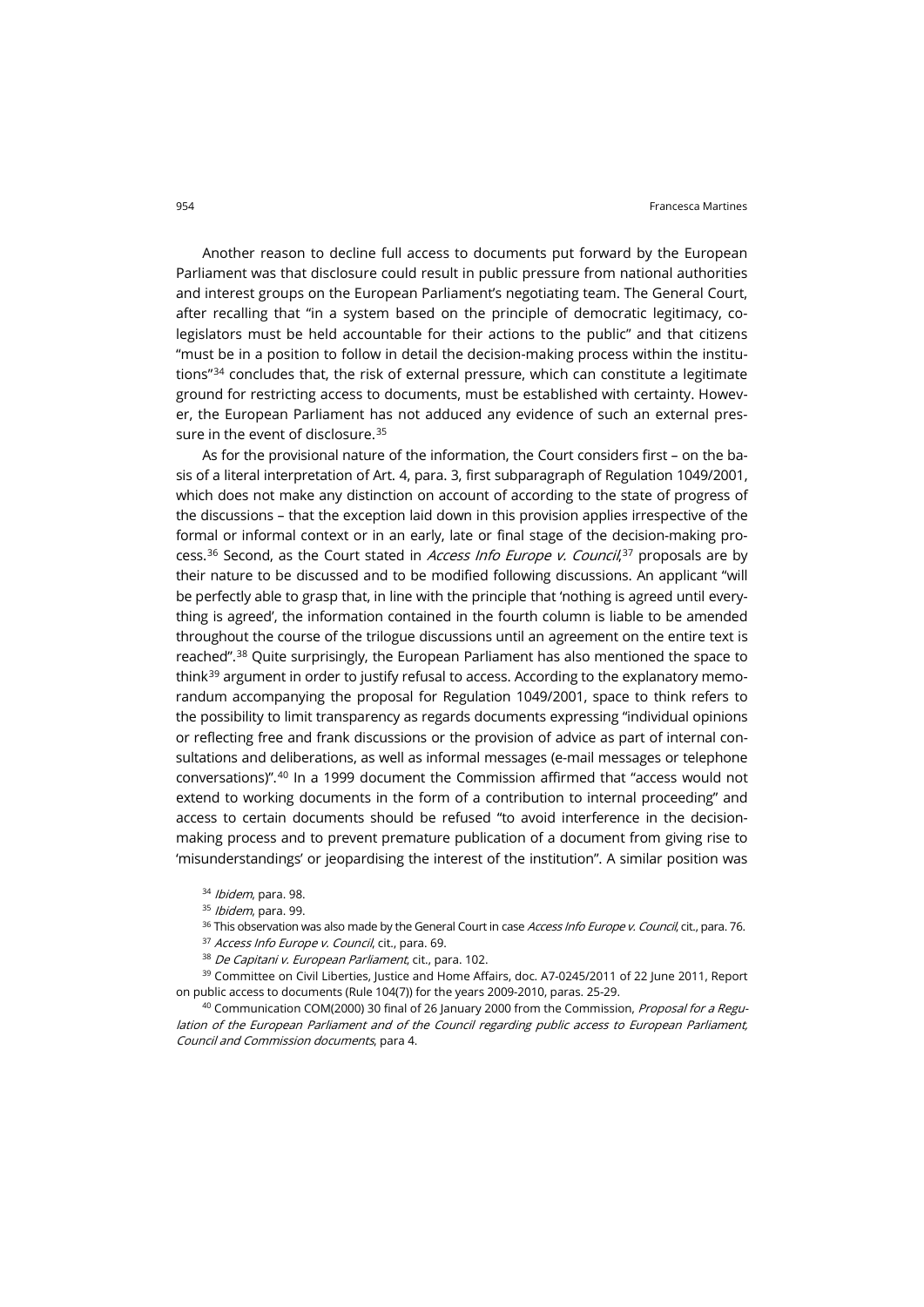taken by the Council.<sup>[41](#page-8-0)</sup> According to the legislators, the disclosure of the negotiators' positions could lead to a stiffening of the standpoints or may lead participants to assume more ideological attitudes or approaches that could gain public opinion support.<sup>[42](#page-8-1)</sup> States and institutions often claim that the pressure exercised on the delegations by public opinion could hinder the possibility of compromise.

The General Court, which in the Sweden and Turco v. Council judgment considered that the obligation of transparency in the legislative procedure implies a narrow interpretation of the space to think exception, admits that the risk of external pressure can constitute a ground for restricting access to documents, but that this must "be established with certainty, and evidence must be adduced to show that there is a reasonably foreseeable risk that the decision to be taken would be substantially affected owing to that external pressure". [43](#page-8-2) The General Court did not find such evidence in the case at hand.

One could argue that there is a difference between the space to think within an institution and a space to think within the legislative procedure. A space to think within trilogue is tantamount to refusing to consider these tripartite meetings as part of the legislative procedure (as hinted by the Council), a position that the European Parliament itself rejected.[44](#page-8-3) It is in fact an important conclusion reached by the General Court that trilogues are a substantial phase of the legislative process, and therefore they are subject to the transparency requirements applicable to legislative procedures.

In any case, according to the General Court, access to trilogue documents does not call into question the possibility of a free exchange of views among the institutions, which might take place during meetings for the preparation of the text between the various participants.[45](#page-8-4)

As for the temporary character of the refusal to provide access to the documents requested, the General Court notes that since trilogues may last several months, the information may be foreclosed to the public for the duration of this period. According to the General Court, a refusal made on this ground would amount to a general presumption of non-disclosure. It is worth noting that the Ombudsman required the multicolumn tables to be disclosed "as soon as possible after the negotiations have been concluded". [46](#page-8-5) Early disclosure is clearly more problematic since it exposes negotiators'

<sup>41</sup> For an overview se[e www.statewatch.org.](http://www.statewatch.org/news/2011/mar/05eu-access-regulation-com-amend-mar-11.htm)

<span id="page-8-1"></span><span id="page-8-0"></span>42 "Inconvenient though transparency may be, when carrying out legislative as well as non-legislative functions, it must be said that it has never been claimed that democracy made legislation 'easier' if easy is taken to mean 'hidden from public scrutiny' as public scrutiny places serious constraints on those involved in legislating". Opinion of AG Cruz Villalón delivered on 16 of May 2013, case C-280/11 P, Access Info Europe, para. 67.

43 De Capitani v. European Parliament, cit., para. 99.

<span id="page-8-5"></span><span id="page-8-4"></span><span id="page-8-3"></span><span id="page-8-2"></span><sup>44</sup> European Parliament Resolution P7\_TA(2011)0378 of 14 September 2011 on public access to documents, para. 29.

45 De Capitani v. European Parliament, cit., para. 106.

<sup>46</sup> European Ombudsman, decision of 12 July 2015, case OI/8/2015/JAS, para. 56.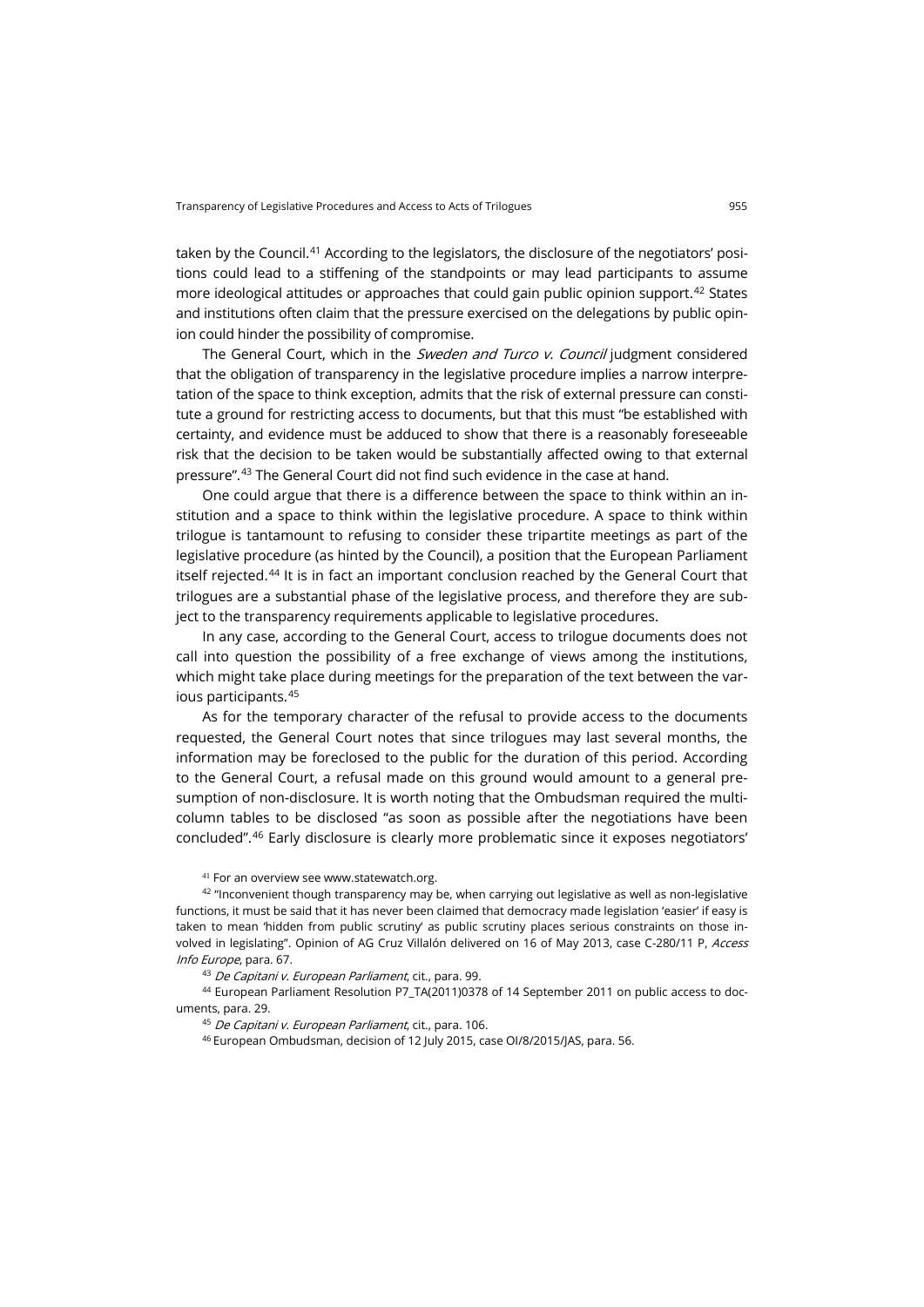positions during the process and at a time when negotiations are still ongoing and dossiers have not been finalised yet. However, only access to documents in the negotiating phase allows a more effective control by the public.

In the end, it can safely be said that the applicant won "across the board", with the only exception being the view, rejected by the General Court, that the European Parliament lacks any discretion to refuse access. In fact the General Court considers that this claim would amount to making Art. 4, para. 3, first subparagraph, of Regulation 1049/2001 ineffective. The institution has the right to deny access to legislative documents, but only if it relies on that exception "in duly justified case". [47](#page-9-0)

Finally, the General Court, having established that the European Parliament infringed the first subparagraph of Art. 4, para. 3, of Regulation 1049/2001, annulled the contested Decision. Therefore, it was not necessary to determine the existence of an overriding public interest that could justify the disclosure of that information.

#### III. Concluding remarks

The judgment is a further step in a growing body of the CJEU case law regarding the access to documents and it confirms that it is difficult for EU institutions to apply the Art. 4, para. 3, exceptions to disclosure of documents created, transmitted or received in the course of the legislative process. This case represents an important contribution to the transparency of the legislative process, in particular because, for the first time, the Court evaluates the granting of access to documents used in trilogues, which are considered an integral part of the legislative procedure.

By excluding a general presumption of non-disclosure for the fourth column of the multicolumn table, the General Court compels the European Parliament to satisfy the (high) standard of proof required by the General Court when Art. 4, para. 3, of Regulation 1049/2001 is invoked in order to deny access to this document used in ongoing trilogues. The refusal of access must be based on tangible elements and objective reasons which show that the risk is not hypothetical but could reasonably be foreseen. It has been confirmed that justifications against public disclosure based on space to think for the institutions in the legislative process are very narrowly construed. In any case the institution is required to assess the request of access to documents it holds on a case-by-case approach. Access to the fourth column of the tables during the negotiating process is the most important result in terms of transparency of trilogues.

That said, one has the impression that the claim has been artfully made in order to obtain a judgment, not only on the access to trilogue documents and, in particular, to the fourth column of the multicolumn table, but also to emphasise the lack of transparency of tripartite meetings, that is of a procedure which is not sufficiently known out-

<span id="page-9-0"></span>47 De Capitani v. European Parliament, cit., para. 112.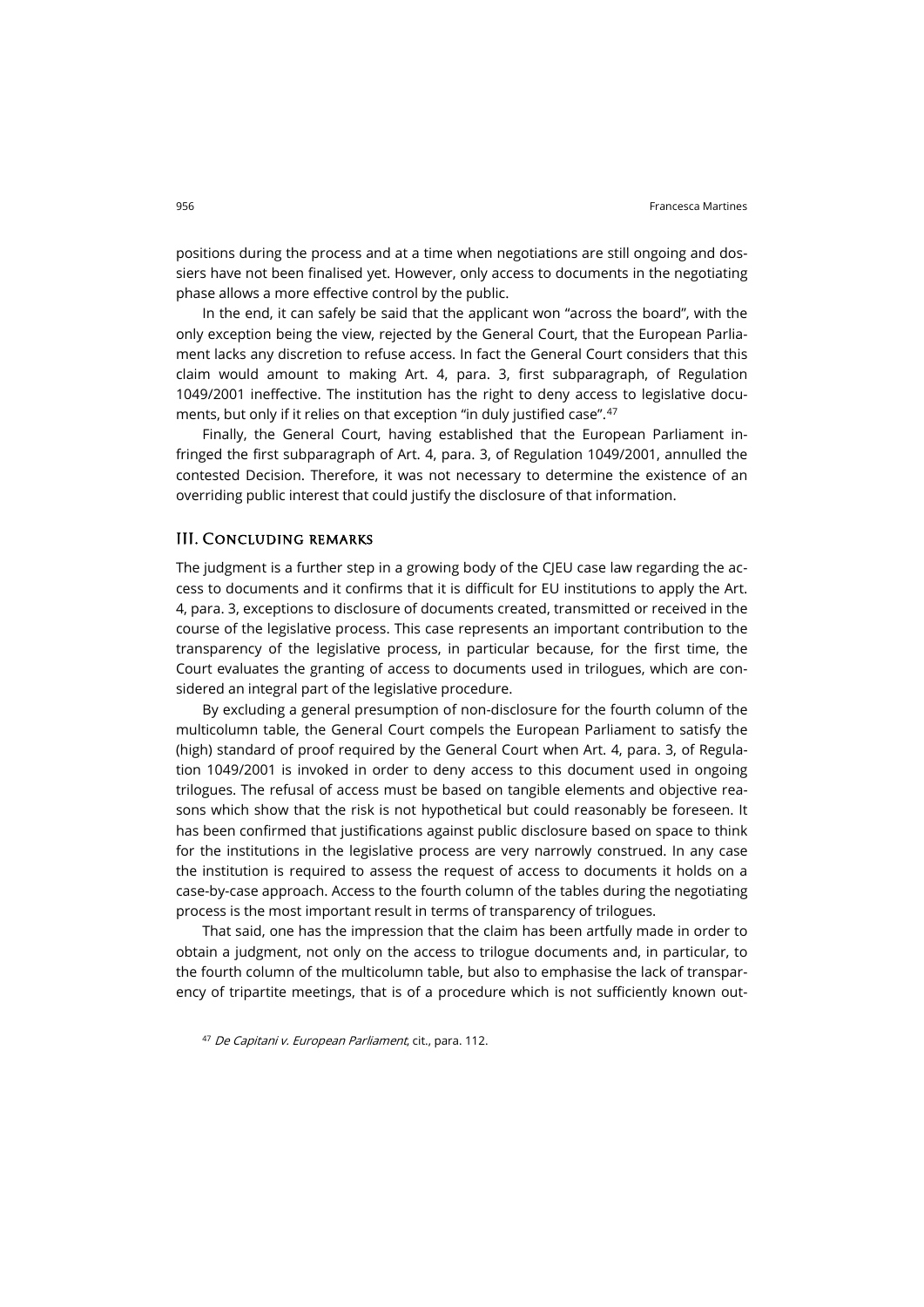side the circle of experts in EU law. It is also worth noting that the request was made to the European Parliament, which is the institution that is considered most sympathetic to the issues of transparency, and of democratic control, representation and debate in the legislative process. For example, in the process of review of amending Regulation 1049/2001,<sup>[48](#page-10-0)</sup> the Parliament proposed to repeal Art. 4, para. 3. Moreover, the European Parliament has tried to enhance transparency in trilogue. For example, the Parliament's competent committee had to adopt orientation votes prior to entering into trilogues with the Council.<sup>[49](#page-10-1)</sup> Therefore, the access request to the fourth column appears to be similar to the child who is crying in Andersen's fairy tale. It was generally perceived that the practice of trilogue required all institutions involved to adapt to a method of informality, package deal and close negotiations that was, however, most congenial to the Council as an intergovernmental institution than to the Parliament. The latter has, however, refused access to documents of ongoing trilogues and it has based its refusal on justifications which seem inconsistent with the previous case law of the Court on transparency. It would have come as a surprise had the Court accepted the general reasons invoked, in particular the space to think argument that would have removed this important process of negotiations among legislators from public scrutiny.

The application of the high standard of transparency to trilogues as required in the legislative process and the restrictive interpretation of derogations mean that the access to acts of trilogue can be limited only under exceptional circumstances and on a case-by–case assessment and indicate an important change of direction compared to the previous situation.

If, as observed above, the judgment of the General Court contributes to the enhancement of transparency in trilogues, two questions should be considered. First: does the judgment of the General Court, read together with the recent Ombudsman's conclusions on transparency, mean that the tripartite meetings will be fully open to scrutiny? And, second, what could the possible impact of the judgment on trilogues be?

The answer to the first question is obviously negative. As clarified by the General Court, the European Parliament can refuse access to trilogue documents on the basis of the exceptions provided in Art. 4, para. 3, if it substantiates its refusal. Moreover, the General Court has not excluded in principle that the institutions can negotiate behind closed doors, that is there may be free exchange of views among the institutions, which could take place during meetings with the various participants for the preparation of the text. As the General Court itself noted, the appellant requested access to the fourth column of the table and did not seek to obtain direct access to ongoing trilogue work.

<span id="page-10-0"></span><sup>48</sup> The European Parliament adopted its first reading in December 2011, but the process has not progressed. European Parliament – Committee on Civil Liberties, Justice and Home Affairs, Report of 17 February 2014 on public access to documents, available a[t www.europarl.europa.eu.](http://www.europarl.europa.eu/sides/getDoc.do?type=REPORT&reference=A7-2014-0148&format=XML&language=EN)

<span id="page-10-1"></span><sup>49</sup> See European Parliament, Resolution 2015/2287(INI) of 13 April 2016, request in favour of public access to documents used in the legislative process, paras 21-27.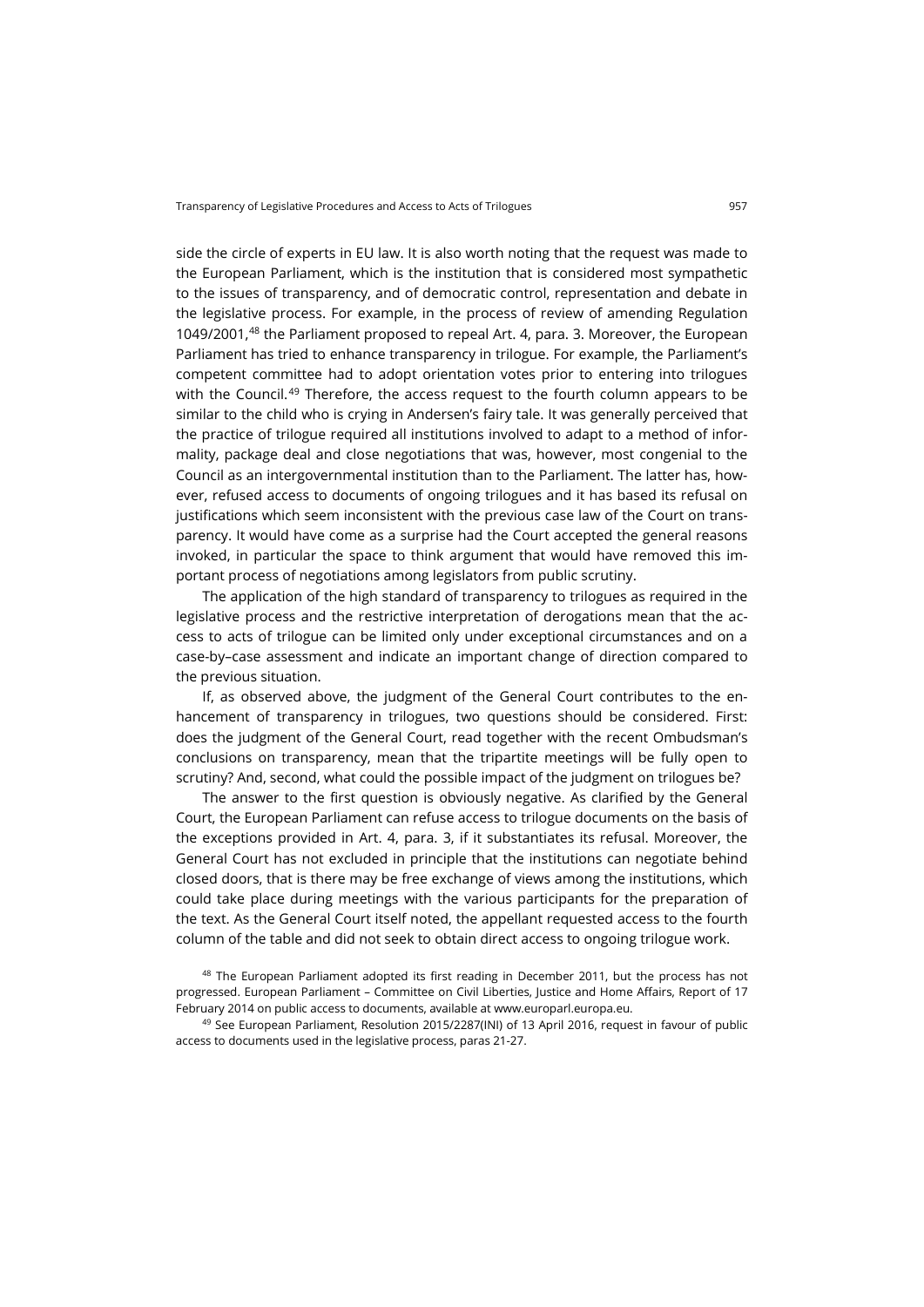As regards the second question, although it is clearly too early to assess the consequences of the judgment, there may be different responses from the two institutions. The role of the Parliament as the champion of transparency is tarnished and, therefore, it is to be expected that the institution will do its best to improve this characteristics in trilogues. One could also expect passive resistance from the Council, if one has to take into account the reaction of the Council to the previous judgment of the Court of Justice in Council v. Access Info Europe. In fact, the practice of the Council after this judgment has only partially changed: the Council reserved the right to assess the impact of the public disclosure of names of delegations on the decision-making process and on the Member States' negotiating flexibility. Therefore, this means that it records Member States' names in preparato-ry documents, where it is deemed appropriate.<sup>[50](#page-11-0)</sup> This is a criterion which gives a high level of discretion to the institution and which seems to contradict the case law of the General Court which requires the institution to demonstrate the existence of a sufficiently serious and reasonably foreseeable risk, not merely a hypothetical one,<sup>[51](#page-11-1)</sup> in order to justify the application of the exception provided for in the first subparagraph of Art. 4, para.  $3.5<sup>2</sup>$ However, recently, the Ombudsman in its inquiry into transparency of the Council legisla-tive process.<sup>[53](#page-11-3)</sup> found that the institution's systematic failure to record the names of Member States, along with their positions on legislative matters, constitute maladministration, and it recommended the systematic record of the Member States' identity, also during the preparatory stages of the legislative procedures.

At the end of the day, the question is whether there could be some trade-off between transparency and efficiency. The sixth recital of the preamble of Regulation 1049/2001 stresses the need to safeguard the effectiveness of the decision-making process, as did Arts 255 and 207, para. 3, of the Treaty establishing the European Community. However, the Lisbon Treaty has repealed this reference and, therefore, although efficiency can be considered a principle governing decision-making process. Primary law constitutes the interpretative context of Regulation 1049/2001 and the Treaty clearly tilts the balance in favour of openness and disclosure of documents in the legislative procedure.

The real challenge is to find a way to open trilogues to scrutiny and transparency in a way that allows them to perform the task for which they have been established. Otherwise, the risk is that the EU legislators will find some alternative methods of negotiating 'away' from the public eye. The Lisbon Treaty, by deleting the reference to (Council's) efficiency in decision-making has tilted the balance in favour of transparency, and the

<span id="page-11-0"></span><sup>50</sup> Evaluation of the impact of the Court ruling in case C-280/11 P (Council v. Access Info Europe), Doc. 8863/16 of 18 May 2016. See also M. HILLEBRAND, S. NOVAK, Integration without Transparency? Reliance on the Space to Think in the European Council and Council, in Journal of European Integration, 2016, p. 527 et seq.

<sup>51</sup> General Court, judgment of 7 June 2011**,** Case T-471/08, Toland v. European Parliament.

52 Sweden and Turco v. Council [GC], cit., para. 57; Access Info Europe, cit., paras 59 and 67.

<span id="page-11-3"></span><span id="page-11-2"></span><span id="page-11-1"></span>53 European Ombudsman, Recommendation of 9 February 2018, case OI/2/2017/TE on the Transparency of the Council Legislative Process, para. 21.